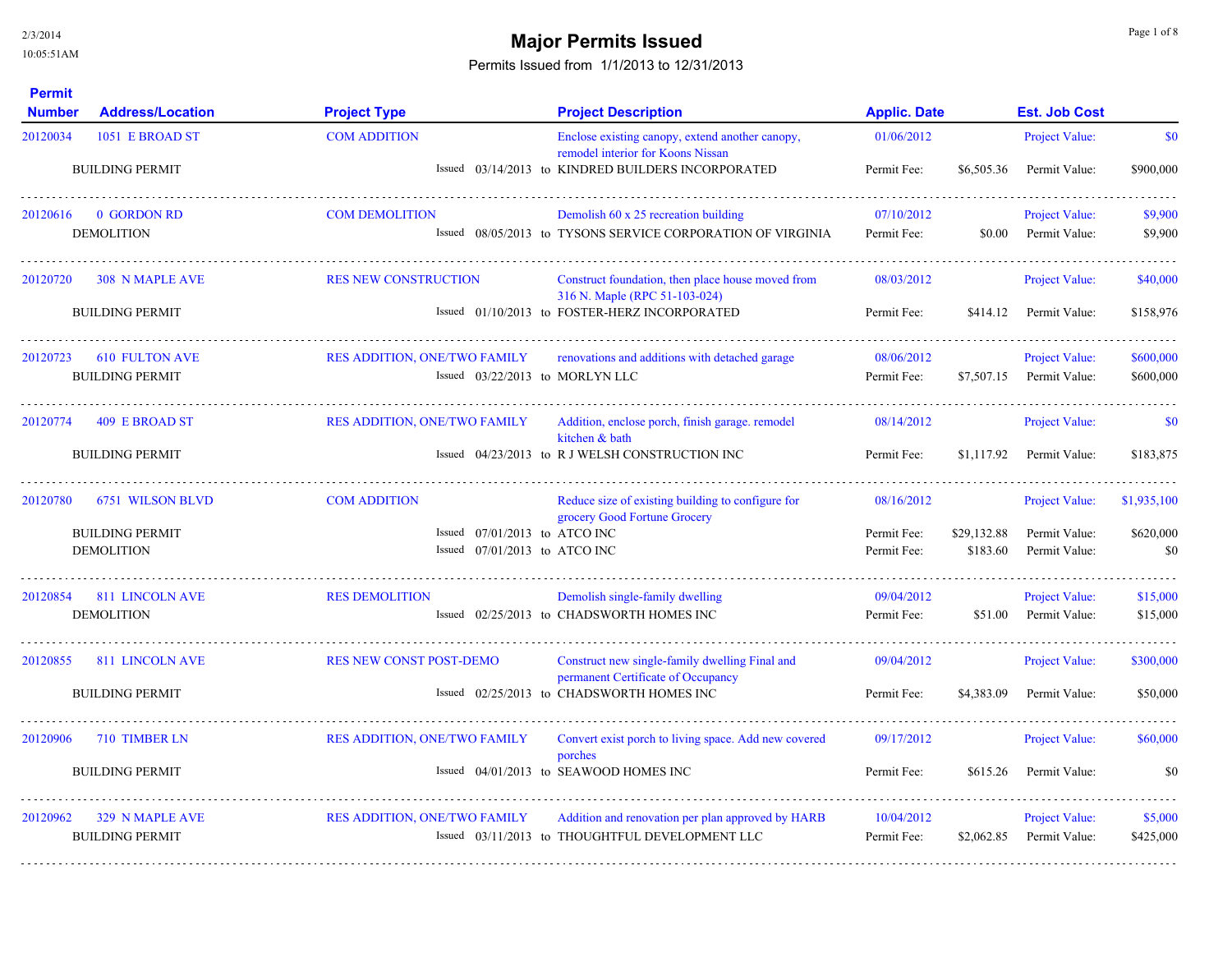# **Major Permits Issued Major Permits Issued**

| <b>Permit</b><br><b>Number</b> | <b>Address/Location</b>    | <b>Project Type</b>                 | <b>Project Description</b>                                                                          | <b>Applic. Date</b> |            | <b>Est. Job Cost</b>  |           |
|--------------------------------|----------------------------|-------------------------------------|-----------------------------------------------------------------------------------------------------|---------------------|------------|-----------------------|-----------|
| 20121023                       | <b>404 LITTLE FALLS ST</b> | <b>RES ADDITION, ONE/TWO FAMILY</b> | 2nd story addition over existing garage, add deck w/<br>stair                                       | 10/24/2012          |            | Project Value:        | \$0       |
|                                | <b>BUILDING PERMIT</b>     | Issued 02/08/2013 to COLLIER HOMES  |                                                                                                     | Permit Fee:         | \$1,209.98 | Permit Value:         | \$0       |
| 20121026                       | <b>309 LITTLE FALLS ST</b> | <b>RES ADDITION, ONE/TWO FAMILY</b> | Construct new addition and renovate existing house.<br>No land disturbance in RPA                   | 10/25/2012          |            | <b>Project Value:</b> | \$500,000 |
|                                | <b>BUILDING PERMIT</b>     |                                     | Issued 01/07/2013 to THOUGHTFUL DEVELOPMENT LLC                                                     | Permit Fee:         | \$4,110.60 | Permit Value:         | \$380,000 |
| 20121042                       | 408 VAN BUREN ST           | <b>RES NEW CONSTRUCTION</b>         | Construct new single-family dwelling                                                                | 10/31/2012          |            | <b>Project Value:</b> | \$385,000 |
|                                | <b>BUILDING PERMIT</b>     | Issued $03/07/2013$ to RANDHAWA INC |                                                                                                     | Permit Fee:         | \$4,759.01 | Permit Value:         | \$345,000 |
| 20121110                       | 1310 ROBINSON PL           | <b>RES ADDITION, ONE/TWO FAMILY</b> | Remove existing walls and roof and rebuild with an<br>addition                                      | 11/20/2012          |            | Project Value:        | \$0       |
|                                | <b>BUILDING PERMIT</b>     |                                     | Issued 01/16/2013 to BOWERS DESIGN BUILD INC                                                        | Permit Fee:         | \$3,399.86 | Permit Value:         | \$500,000 |
| 20121112                       | 312 PENNSYLVANIA AVE       | <b>RES ADDITION, ONE/TWO FAMILY</b> | remodel existing main floor and add a second story<br>addition existing footprint                   | 11/26/2012          |            | <b>Project Value:</b> | \$187,000 |
|                                | <b>BUILDING PERMIT</b>     |                                     | Issued 01/30/2013 to AJ BUILDING SERVICES LLC                                                       | Permit Fee:         | \$2,983.50 | Permit Value:         | \$127,000 |
| 20121125                       | 1004 POPLAR DR             | <b>RES ADDITION, ONE/TWO FAMILY</b> | add second floor addition and interior renovation                                                   | 12/03/2012          |            | <b>Project Value:</b> | \$100,000 |
|                                | <b>BUILDING PERMIT</b>     |                                     | Issued 01/25/2013 to CASTRO, VICTOR & ALEXANDRA                                                     | Permit Fee:         | \$1,790.10 | Permit Value:         | \$100,000 |
| 20121128                       | <b>600 HILLWOOD AVE</b>    | <b>RES DEMOLITION</b>               | Demolish single-family dwelling                                                                     | 12/04/2012          |            | Project Value:        | \$7,000   |
|                                | <b>DEMOLITION</b>          |                                     | Issued 02/20/2013 to CELEBRITY HOMES LC                                                             | Permit Fee:         | \$51.00    | Permit Value:         | \$7,000   |
| 20121129                       | <b>602 HILLWOOD AVE</b>    | <b>RES NEW CONST POST-DEMO</b>      | Construct new single-family dwelling Final and<br>Permanent Certificate of Occupancy                | 12/04/2012          |            | <b>Project Value:</b> | \$350,000 |
|                                | <b>BUILDING PERMIT</b>     |                                     | Issued 02/20/2013 to CELEBRITY HOMES LC                                                             | Permit Fee:         | \$4,796.81 | Permit Value:         | \$300,000 |
| 20121130                       | 401 MEADOW LN              | <b>RES NEW CONST POST-DEMO</b>      | Construct new single-family dwelling                                                                | 12/04/2012          |            | Project Value:        | \$350,000 |
|                                | <b>BUILDING PERMIT</b>     |                                     | Issued 02/20/2013 to CELEBRITY HOMES LC                                                             | Permit Fee:         | \$4,775.59 | Permit Value:         | \$300,000 |
| 20121165                       | 124 ROLLING TR             | <b>RES NEW CONST POST-DEMO</b>      | Construct townhouse on slab from previously-burned<br>townhouse. Final and permanent Certificate of | 12/13/2012          |            | <b>Project Value:</b> | \$80,000  |
|                                | <b>BUILDING PERMIT</b>     |                                     | Occupancy.<br>Issued 01/11/2013 to JC CONTRACTOR LLC                                                | Permit Fee:         | \$1,055.50 | Permit Value:         | \$50,000  |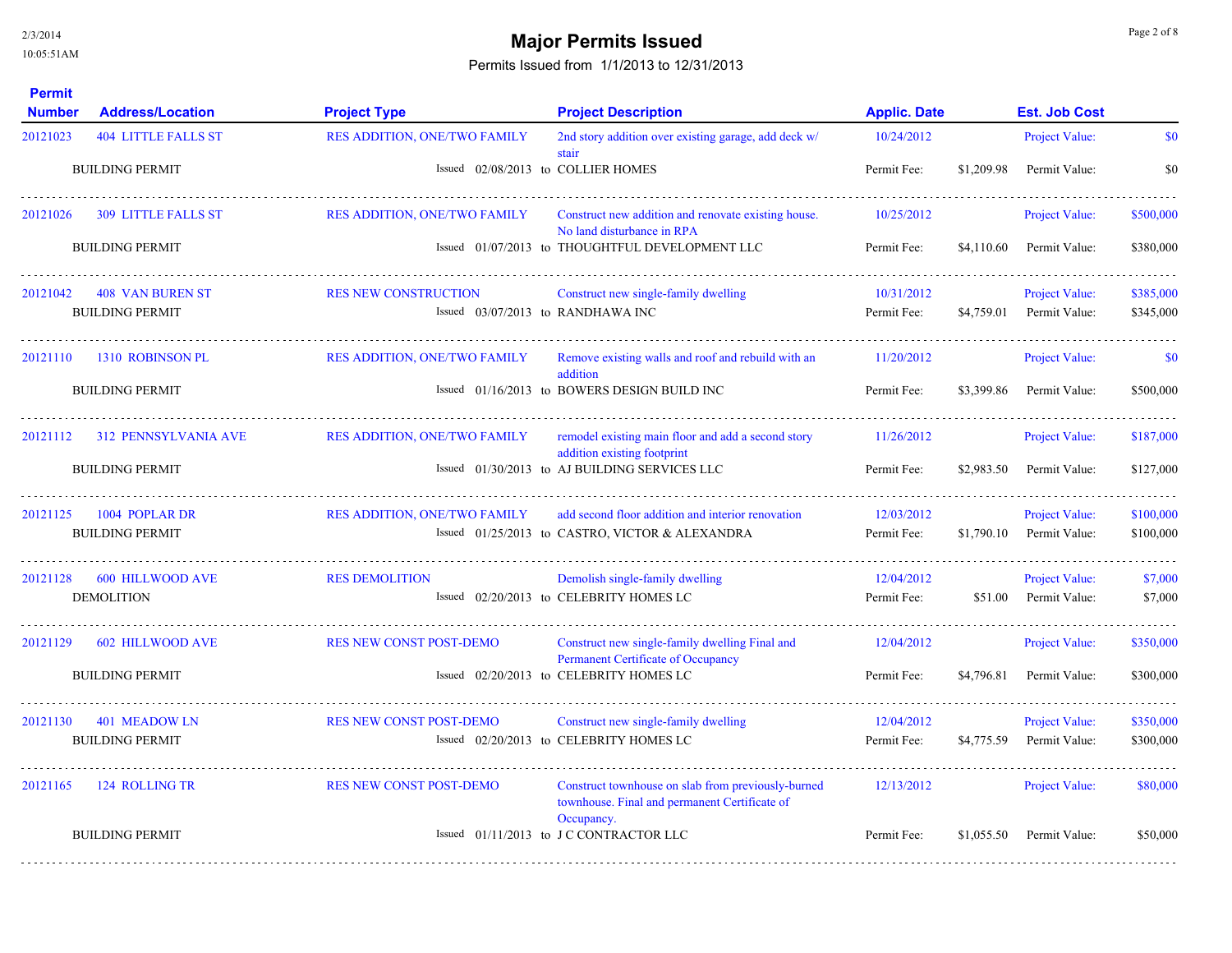# **Major Permits Issued** and the state of  $\frac{Page 3 \text{ of } 8}{Type 3 \text{ of } 8}$

| <b>Permit</b><br><b>Number</b> | <b>Address/Location</b>                         | <b>Project Type</b>                                                 | <b>Project Description</b>                                                                                                                                    | <b>Applic. Date</b>       |            | <b>Est. Job Cost</b>                   |                            |
|--------------------------------|-------------------------------------------------|---------------------------------------------------------------------|---------------------------------------------------------------------------------------------------------------------------------------------------------------|---------------------------|------------|----------------------------------------|----------------------------|
| 20130014                       | <b>100 BUXTON RD</b>                            | <b>RES ADDITION, ONE/TWO FAMILY</b>                                 | Remove existing chimny and construct bay storage<br>addition                                                                                                  | 01/08/2013                |            | Project Value:                         | \$15,000                   |
|                                | <b>BUILDING PERMIT</b>                          |                                                                     | Issued 01/16/2013 to HEMPHILL & WRIGHT INC                                                                                                                    | Permit Fee:               | \$150.96   | Permit Value:                          | \$12,000                   |
| 20130015                       | 1306 GIBSON PL<br><b>BUILDING PERMIT</b>        | <b>RES ADDITION, ONE/TWO FAMILY</b>                                 | Addition and screened porch. Interior remodelling<br>Issued 02/12/2013 to JOSEPH L. TIPPETT                                                                   | 01/08/2013<br>Permit Fee: | \$1,080.03 | Project Value:<br>Permit Value:        | \$120,000<br>\$55,000      |
| 20130117                       | 1306 ROBINSON PL<br><b>DEMOLITION</b>           | <b>RES DEMOLITION</b>                                               | Demolish single-family dwelling<br>Issued 09/18/2013 to HOMESTEAD CONSTRUCTION LLC                                                                            | 02/20/2013<br>Permit Fee: | \$51.00    | Project Value:<br>Permit Value:        | \$14,000<br>\$14,000       |
| 20130118                       | 1306 ROBINSON PL<br><b>BUILDING PERMIT</b>      | <b>RES NEW CONST POST-DEMO</b>                                      | Construct new single-family dwelling<br>Issued 09/18/2013 to HOMESTEAD CONSTRUCTION LLC                                                                       | 02/20/2013<br>Permit Fee: | \$5,106.43 | Project Value:<br>Permit Value:        | \$436,000<br>\$367,000     |
| 20130139                       | <b>303 PINE ST</b><br><b>DEMOLITION</b>         | <b>RES DEMOLITION</b>                                               | Demolish single-family dwelling<br>Issued 05/13/2013 to LEGAL HOME IMPROVEMENT LLC                                                                            | 02/27/2013<br>Permit Fee: | \$51.00    | Project Value:<br>Permit Value:        | \$10,000<br>\$10,000       |
| 20130140                       | 303 PINE ST<br><b>BUILDING PERMIT</b>           | <b>RES NEW CONST POST-DEMO</b>                                      | Construct new single-family dwelling<br>Issued 05/13/2013 to LEGAL HOME IMPROVEMENT LLC                                                                       | 02/27/2013<br>Permit Fee: | \$5,947.11 | <b>Project Value:</b><br>Permit Value: | \$390,000<br>\$350,000     |
| 20130155                       | 119 W WESTMORELAND RD<br><b>BUILDING PERMIT</b> | <b>RES ADDITION, ONE/TWO FAMILY</b>                                 | Addition on rear & second story<br>Issued 07/10/2013 to SEAWOOD HOMES INC                                                                                     | 03/01/2013<br>Permit Fee: | \$2,222.38 | <b>Project Value:</b><br>Permit Value: | \$200,000<br>\$0           |
| 20130160                       | 115 E JEFFERSON ST<br><b>BUILDING PERMIT</b>    | RES ADDITION, ONE/TWO FAMILY<br>Issued 04/29/2013 to ERIC FROLIA JR | Adding second fl for two new baths. No foundation<br>work.                                                                                                    | 03/04/2013<br>Permit Fee: | \$824.16   | Project Value:<br>Permit Value:        | \$80,000<br>\$50,000       |
| 20130168                       | 116 W GEORGE MASON RD<br><b>BUILDING PERMIT</b> | <b>RES NEW CONSTRUCTION</b>                                         | Construct new single-family dwelling<br>Issued 06/12/2013 to CONSTRUCTION TRADE SERVICES, INC                                                                 | 03/05/2013<br>Permit Fee: | \$4,089.38 | Project Value:<br>Permit Value:        | \$170,000<br>\$80,000      |
| 20130184                       | <b>300 HUNTON AVE</b><br><b>BUILDING PERMIT</b> | <b>COM ADDITION</b>                                                 | Interior & Exterior renovation of existing building.<br>Add second floor inside. For Easter Seals foundation.<br>Issued 06/24/2013 to MONARC CONSTRUCTION INC | 06/12/2013<br>Permit Fee: | \$9,613.50 | <b>Project Value:</b><br>Permit Value: | \$1,430,455<br>\$1,296,000 |
| 20130190                       | 606 S SPRING ST<br><b>BUILDING PERMIT</b>       | <b>RES ADDITION, ONE/TWO FAMILY</b>                                 | Pouring new foundation $&$ rebuilding addition.<br>Issued 05/01/2013 to BYERS KENNETH L                                                                       | 03/12/2013<br>Permit Fee: | \$1,002.46 | Project Value:<br>Permit Value:        | \$33,000<br>\$0            |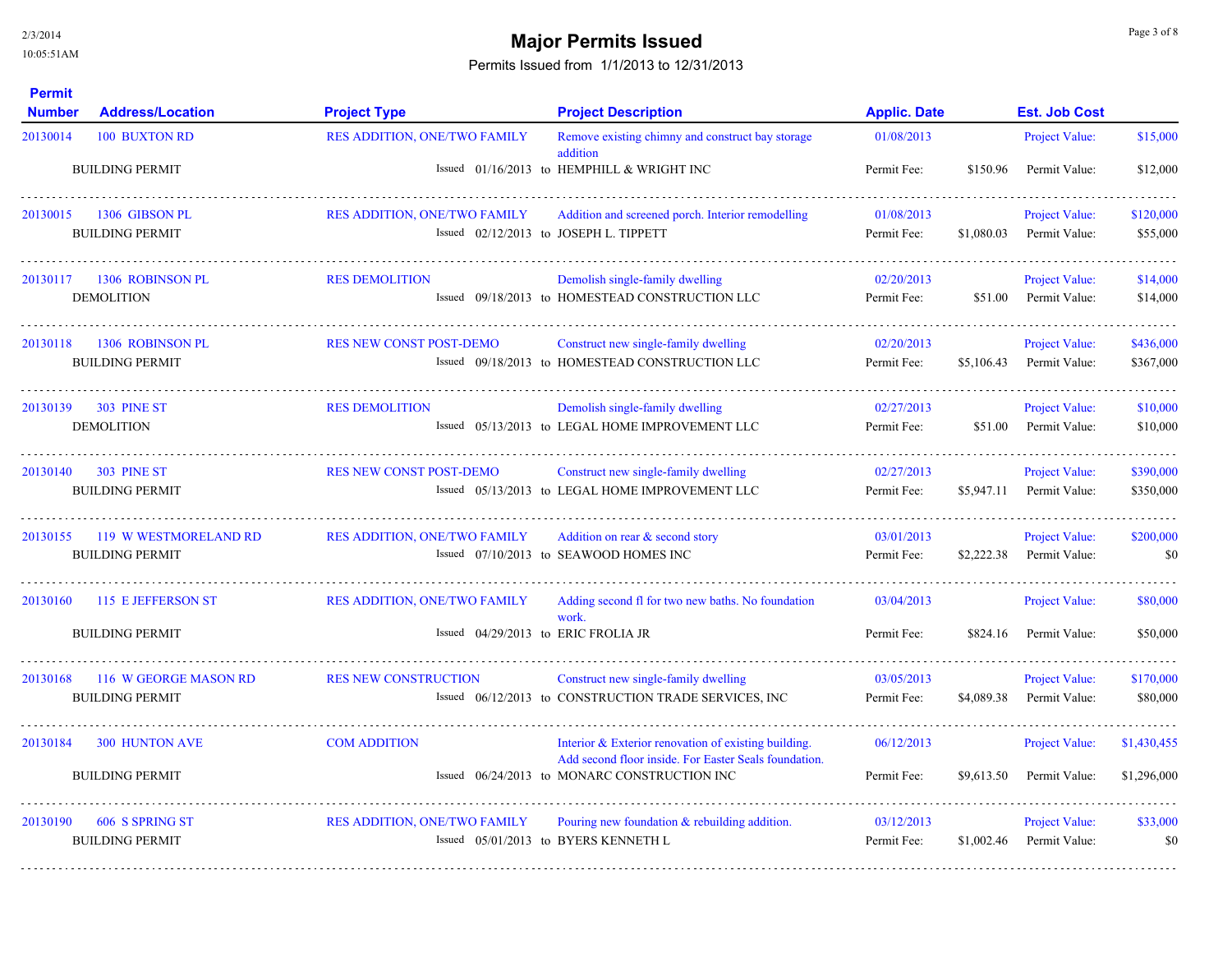# **Major Permits Issued** and the state of  $\frac{Page 4 \text{ of } 8}{Type 4 \text{ of } 8}$

| <b>Permit</b><br><b>Number</b> | <b>Address/Location</b>     | <b>Project Type</b>                 | <b>Project Description</b>                                                                                                | <b>Applic. Date</b> |            | <b>Est. Job Cost</b>  |           |
|--------------------------------|-----------------------------|-------------------------------------|---------------------------------------------------------------------------------------------------------------------------|---------------------|------------|-----------------------|-----------|
| 20130266                       | <b>331 GROVE AVE</b>        | <b>RES ADDITION, ONE/TWO FAMILY</b> | Redo ab existing basement to relocate kitchen,<br>bathroom. Build a new mech room, relocate elec<br>panels add generator. | 04/01/2013          |            | Project Value:        | \$127,200 |
|                                | <b>BUILDING PERMIT</b>      |                                     | Issued 04/24/2013 to CGI HOME SOLUTIONS LLC                                                                               | Permit Fee:         | \$843.34   | Permit Value:         | \$75,000  |
| 20130297                       | 500 W ANNANDALE RD          | <b>COM ADDITION</b>                 | Exterior building renovations & facade                                                                                    | 04/08/2013          |            | <b>Project Value:</b> | \$45,000  |
|                                | <b>BUILDING PERMIT</b>      |                                     | Issued 06/14/2013 to SKANSKA USA BUILDING INC                                                                             | Permit Fee:         | \$663.00   | Permit Value:         | \$20,000  |
| 20130299                       | 510 W ANNANDALE RD          | <b>COM ADDITION</b>                 | exterior renovations & facade [510 W Annandale<br>Rd.                                                                     | 04/08/2013          |            | <b>Project Value:</b> | \$50,000  |
|                                | <b>BUILDING PERMIT</b>      |                                     | Issued 06/14/2013 to SKANSKA USA BUILDING INC                                                                             | Permit Fee:         | \$663.00   | Permit Value:         | \$50,000  |
| 20130316                       | 202 N UNDERWOOD ST          | <b>RES ADDITION, ONE/TWO FAMILY</b> | bay window, detached garage, 1-stry addit., deck,<br>screen porch, 4 new windows                                          | 04/09/2013          |            | Project Value:        | \$86,000  |
|                                | <b>BUILDING PERMIT</b>      |                                     | Issued 04/26/2013 to NEAL CONSTRUCTION GROUP LLC                                                                          | Permit Fee:         | \$1,591.20 | Permit Value:         | \$80,000  |
| 20130317                       | <b>408 S VIRGINIA AVE</b>   | RES ADDITION, ONE/TWO FAMILY        | Construct second-level addtion, 3-bedroom, 2-bath.<br>Remodel existing bathrooms                                          | 04/09/2013          |            | <b>Project Value:</b> | \$220,000 |
|                                | <b>BUILDING PERMIT</b>      |                                     | Issued 06/28/2013 to O'NEILL DAVID J & ALANE R                                                                            | Permit Fee:         | \$1,776.84 | Permit Value:         | \$220,000 |
| 20130323                       | <b>203 PENNSYLVANIA AVE</b> | RES ADDITION, ONE/TWO FAMILY        | Add front porch $\&$ extend roof overhang left $\&$ right<br>side of house $\&$ re-roof house.                            | 04/11/2013          |            | Project Value:        | \$33,000  |
|                                | <b>BUILDING PERMIT</b>      |                                     | Issued 04/23/2013 to MARC DESIGN BUILD INC                                                                                | Permit Fee:         | \$290.70   | Permit Value:         | \$32,000  |
| 20130338                       | 1218 ELLISON ST             | <b>RES DEMOLITION</b>               | Demolish single-family dwelling                                                                                           | 04/12/2013          |            | Project Value:        | \$10,000  |
|                                | <b>DEMOLITION</b>           |                                     | Issued 07/25/2013 to VENTURA GROUP BUILDERS LLC                                                                           | Permit Fee:         | \$51.00    | Permit Value:         | \$10,000  |
| 20130339                       | 1218 ELLISON ST             | <b>RES NEW CONST POST-DEMO</b>      | Construct new single-family dwelling with detached<br>garage                                                              | 04/12/2013          |            | Project Value:        | \$700,000 |
|                                | <b>BUILDING PERMIT</b>      |                                     | Issued 07/25/2013 to VENTURA GROUP BUILDERS LLC                                                                           | Permit Fee:         | \$6,974.10 | Permit Value:         | \$400,000 |
| 20130352                       | 213 W CAMERON RD            | <b>RES ADDITION, ONE/TWO FAMILY</b> | 2-story addtn $w$ basement $\&$ crawl space, new frnt<br>porch exterior insulation $\&$ siding                            | 04/18/2013          |            | Project Value:        | \$300,000 |
|                                | <b>BUILDING PERMIT</b>      |                                     | Issued 06/05/2013 to IRENE SARAKINIS                                                                                      | Permit Fee:         | \$2,052.65 | Permit Value:         | \$200,000 |
| 20130367                       | 113 S SPRING ST             | <b>RES ADDITION, ONE/TWO FAMILY</b> | add addition and second floor                                                                                             | 04/23/2013          |            | Project Value:        | \$200,000 |
|                                | <b>BUILDING PERMIT</b>      |                                     | Issued 07/16/2013 to SERHAN S KOKUUSLU                                                                                    | Permit Fee:         | \$2,100.38 | Permit Value:         | \$100,000 |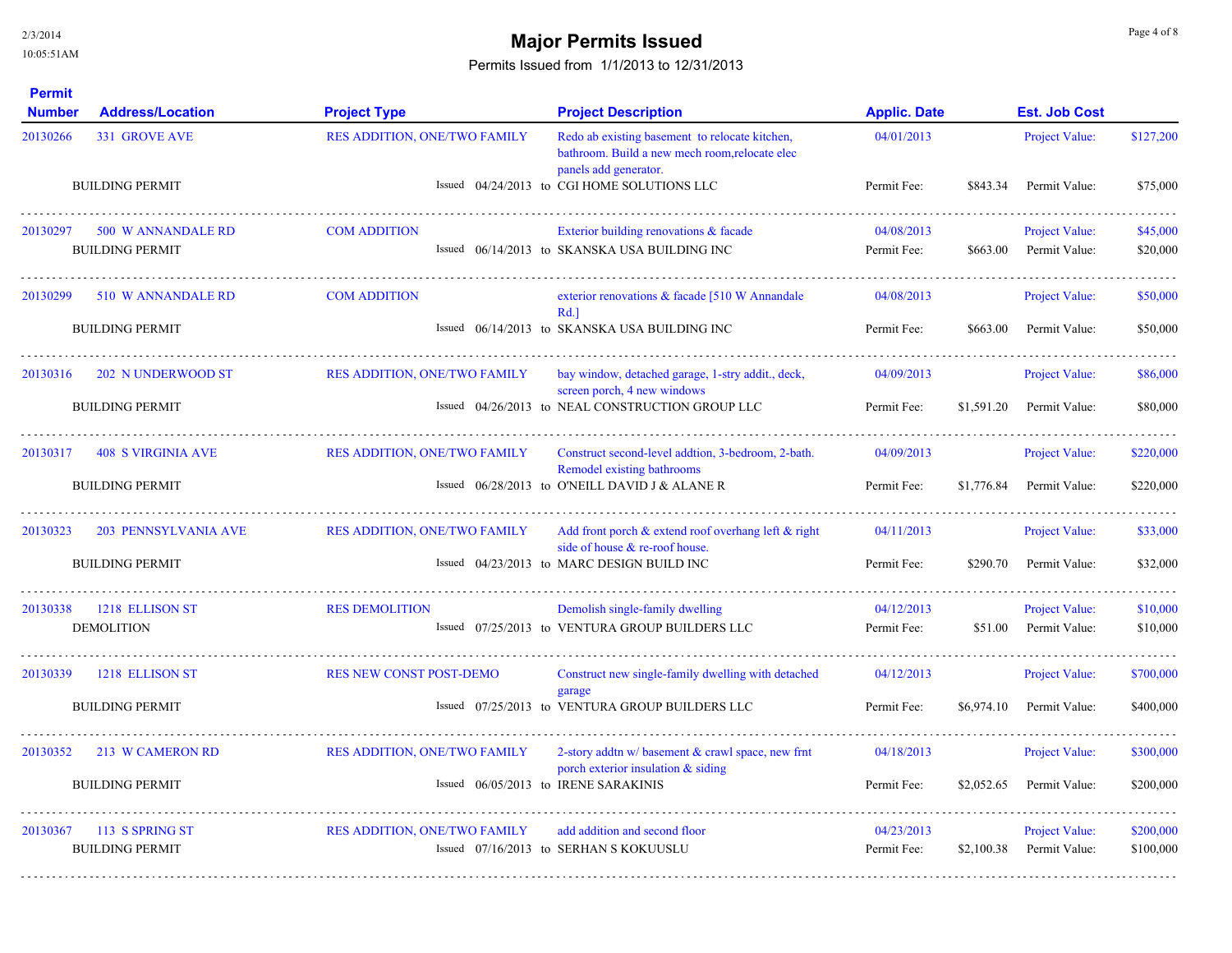## **Major Permits Issued Major Permits Issued Page 5 of 8 Major Permits Issued**

| <b>Permit</b><br><b>Number</b> | <b>Address/Location</b>                              | <b>Project Type</b>                 | <b>Project Description</b>                                                                                                  | <b>Applic. Date</b>       |            | <b>Est. Job Cost</b>                   |                        |
|--------------------------------|------------------------------------------------------|-------------------------------------|-----------------------------------------------------------------------------------------------------------------------------|---------------------------|------------|----------------------------------------|------------------------|
| 20130381                       | 999 N SYCAMORE ST                                    | RES ADDITION, ONE/TWO FAMILY        | deck stairwell 3'x14'x8'H remodeling kitchen, finish                                                                        | 04/25/2013                |            | Project Value:                         | \$10,000               |
|                                | <b>BUILDING PERMIT</b>                               |                                     | basement<br>Issued 05/21/2013 to BQN'S HOME IMPROVEMENT LLC                                                                 | Permit Fee:               | \$788.31   | Permit Value:                          | \$10,000               |
| 20130389                       | 1205 LINCOLN AVE<br><b>DEMOLITION</b>                | <b>RES DEMOLITION</b>               | Demolish single-family dwelling<br>Issued 06/26/2013 to ADVANTAGE PROPERTIES INC                                            | 04/29/2013<br>Permit Fee: | \$51.00    | Project Value:<br>Permit Value:        | \$8,500<br>\$8,500     |
| 20130390                       | <b>1205 A LINCOLN AVE</b><br><b>BUILDING PERMIT</b>  | <b>RES NEW CONST POST-DEMO</b>      | Construct new single-family dwelling<br>Issued 06/26/2013 to ADVANTAGE PROPERTIES INC                                       | 04/29/2013<br>Permit Fee: | \$4,379.12 | Project Value:<br>Permit Value:        | \$305,000<br>\$245,000 |
| 20130391                       | <b>1205 B LINCOLN AVE</b><br><b>BUILDING PERMIT</b>  | <b>RES NEW CONSTRUCTION</b>         | Construct new single-family dwelling<br>Issued 06/27/2013 to MASTERCRAFT HOMES INC                                          | 04/29/2013<br>Permit Fee: | \$4,379.12 | Project Value:<br>Permit Value:        | \$300,000<br>\$240,000 |
| 20130395                       | 1112 N TUCKAHOE ST<br><b>DEMOLITION</b>              | <b>RES DEMOLITION</b>               | Demolish single-family dwelling<br>Issued 08/09/2013 to STANLEY MARTIN CUSTOM HOMES LLC                                     | 04/29/2013<br>Permit Fee: | \$51.00    | Project Value:<br>Permit Value:        | \$5,000<br>\$5,000     |
| 20130396                       | 1112 N TUCKAHOE ST<br><b>BUILDING PERMIT</b>         | <b>RES NEW CONST POST-DEMO</b>      | Construct new single-family dwelling<br>Issued 08/13/2013 to STANLEY MARTIN CUSTOM HOMES LLC                                | 04/29/2013<br>Permit Fee: | \$5,049.41 | Project Value:<br>Permit Value:        | \$300,000<br>\$200,000 |
| 20130426                       | 404 E BROAD ST<br><b>BUILDING PERMIT</b>             | <b>RES ADDITION, ONE/TWO FAMILY</b> | Construct new two-car garage, 20' x 36'<br>Issued 06/18/2013 to ELTHON DONALD L                                             | 05/06/2013<br>Permit Fee: | \$954.72   | Project Value:<br>Permit Value:        | \$18,000<br>\$17,000   |
| 20130441                       | <b>205 S LEE ST</b><br><b>BUILDING PERMIT</b>        | <b>RES ADDITION, ONE/TWO FAMILY</b> | Addition to existing house - Remod existing interior<br>finished spaces.<br>Issued 05/08/2013 to THOUGHTFUL DEVELOPMENT LLC | 05/07/2013<br>Permit Fee: | \$2,304.59 | Project Value:<br>Permit Value:        | \$400,000<br>\$0       |
| 20130444                       | <b>602 RANDOLPH ST</b><br><b>BUILDING PERMIT</b>     | <b>RES ADDITION, ONE/TWO FAMILY</b> | Detached garage for residential use.<br>Issued 06/06/2013 to JOHN BOOTHE CONCRETE                                           | 05/08/2013<br>Permit Fee: | \$763.78   | Project Value:<br>Permit Value:        | \$14,000<br>\$6,000    |
| 20130446                       | <b>125 S WASHINGTON ST</b><br><b>BUILDING PERMIT</b> | <b>COM ADDITION</b>                 | Install mansard roof extension with addition<br>Issued 12/18/2013 to CORLEY ROOFING & SHEET METAL CO IN                     | 05/08/2013<br>Permit Fee: | \$663.00   | Project Value:<br>Permit Value:        | \$75,000<br>\$75,000   |
| 20130448                       | 118 W GREENWAY BLVD<br><b>BUILDING PERMIT</b>        | <b>RES ADDITION, ONE/TWO FAMILY</b> | Screen porch w/gable roof, no hottub.<br>Issued 06/20/2013 to CORE OUTDOOR LIVING LLC                                       | 05/08/2013<br>Permit Fee: | \$252.96   | <b>Project Value:</b><br>Permit Value: | \$17,500<br>\$15,700   |
| 20130449                       | <b>122 W WESTMORELAND RD</b>                         | <b>RES ADDITION, ONE/TWO FAMILY</b> | Build addition with new Kitchen, Bath and Bedroom                                                                           | 05/09/2013                |            | Project Value:                         | \$57,400               |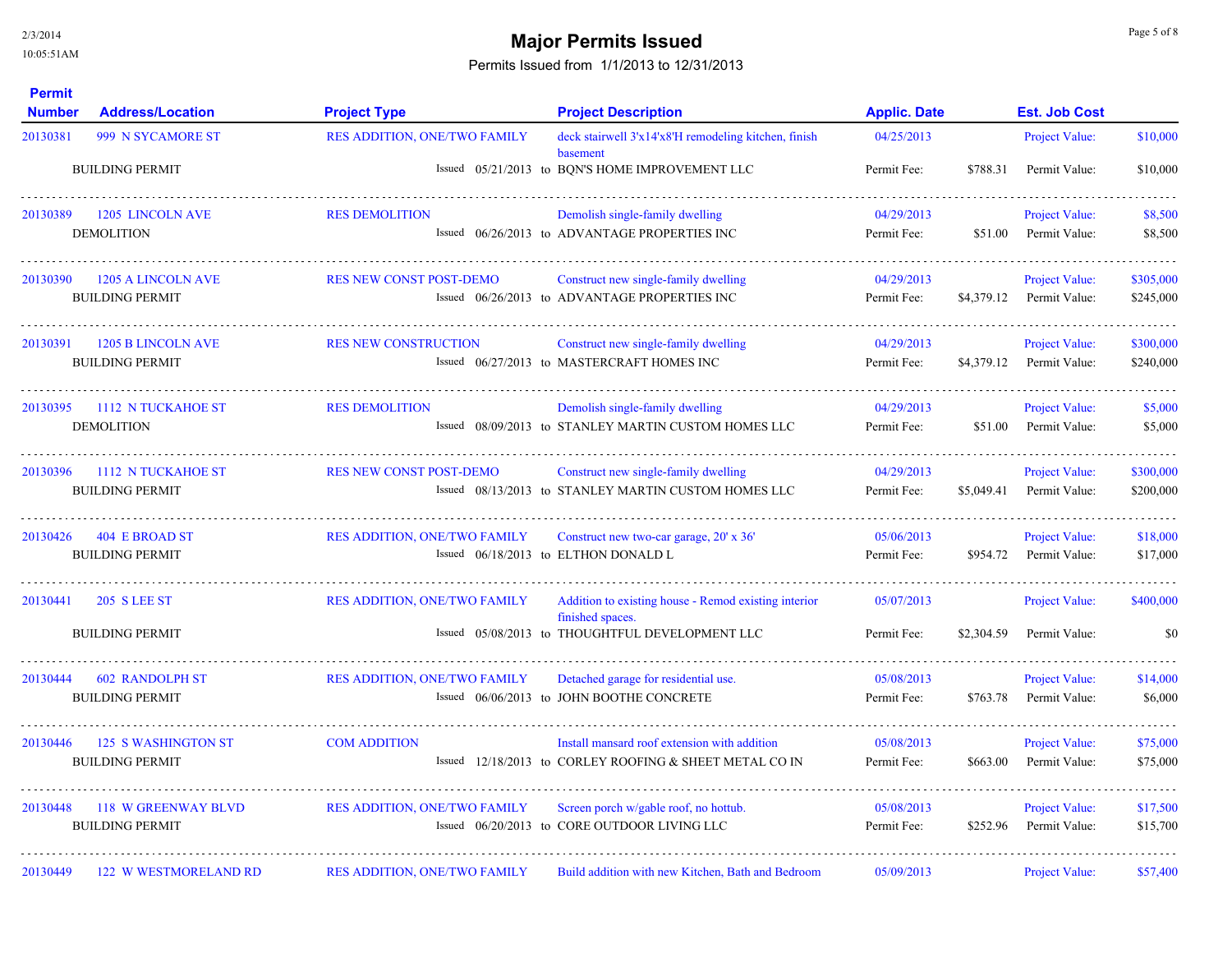**Permit** 

## **Major Permits Issued Major Permits Issued**

| <b>Number</b> | <b>Address/Location</b>    | <b>Project Type</b>                 | <b>Project Description</b>                                                                | <b>Applic. Date</b> |            | <b>Est. Job Cost</b>  |           |
|---------------|----------------------------|-------------------------------------|-------------------------------------------------------------------------------------------|---------------------|------------|-----------------------|-----------|
|               | <b>BUILDING PERMIT</b>     |                                     | Issued 10/03/2013 to SUMMIT DESIGN REMODELING                                             | Permit Fee:         | \$865.22   | Permit Value:         | \$57,400  |
| 20130450      | 403 TIMBER LN              | <b>RES ADDITION, ONE/TWO FAMILY</b> | Single-level addition to use as living room                                               | 05/09/2013          |            | Project Value:        | \$80,000  |
|               | <b>BUILDING PERMIT</b>     |                                     | Issued 06/05/2013 to BONILLA CONSTRUCTION INC                                             | Permit Fee:         | \$818.14   | Permit Value:         | \$45,000  |
| 20130456      | 1009 PARKER ST             | <b>RES ADDITION, ONE/TWO FAMILY</b> | Remodel existing SFD and build addition                                                   | 05/10/2013          |            | <b>Project Value:</b> | \$155,000 |
|               | <b>BUILDING PERMIT</b>     |                                     | Issued 05/31/2013 to CELEBRITY HOMES LC                                                   | Permit Fee:         | \$3,464.18 | Permit Value:         | \$120,000 |
| 20130464      | 311 WALNUT ST              | <b>RES NEW CONSTRUCTION</b>         | Construct new single-family dwelling with detached<br>garage                              | 05/14/2013          |            | <b>Project Value:</b> | \$150,000 |
|               | <b>BUILDING PERMIT</b>     |                                     | Issued 09/03/2013 to SERHAN S KOKUUSLU                                                    | Permit Fee:         | \$4,039.66 | Permit Value:         | \$0       |
| 20130513      | 1002 PARKER ST             | <b>RES ADDITION, ONE/TWO FAMILY</b> | Addition to existing house single family house Screen<br>porch, 130' second floor office. | 05/28/2013          |            | <b>Project Value:</b> | \$0       |
|               | <b>BUILDING PERMIT</b>     |                                     | Issued 07/09/2013 to POTTS & CHAPA CONSTRUCTION INC                                       | Permit Fee:         | \$1,144.34 | Permit Value:         | \$0       |
| 20130563      | <b>603 JACKSON ST</b>      | <b>RES ADDITION, ONE/TWO FAMILY</b> | Construct $11.5'$ X 13' enclosed addition to existing<br>carport                          | 06/03/2013          |            | <b>Project Value:</b> | \$9,250   |
|               | <b>BUILDING PERMIT</b>     |                                     | Issued 06/19/2013 to TREE HOUSE DESIGN & BUILD, LLC                                       | Permit Fee:         | \$300.90   | Permit Value:         | \$7,500   |
| 20130567      | <b>313 LITTLE FALLS ST</b> | <b>RES ADDITION, ONE/TWO FAMILY</b> | Construct addition, breezeway, and detached garage.                                       | 06/06/2013          |            | Project Value:        | \$0       |
|               | <b>BUILDING PERMIT</b>     |                                     | Issued 10/10/2013 to COOUI CONTRACTING LLC                                                | Permit Fee:         | \$1,454.93 | Permit Value:         | \$0       |
| 20130617      | 513 GREENWICH ST           | <b>RES ADDITION, ONE/TWO FAMILY</b> | Construct 18 x 15 screened room with stairs                                               | 06/20/2013          |            | <b>Project Value:</b> | \$20,000  |
|               | <b>BUILDING PERMIT</b>     |                                     | Issued 07/24/2013 to SKYE BUILDERS INC                                                    | Permit Fee:         | \$397.29   | Permit Value:         | \$19,000  |
| 20130621      | 1300 SEATON LN             | <b>RES DEMOLITION</b>               | Demolish single-family dwelling                                                           | 06/24/2013          |            | <b>Project Value:</b> | \$10,000  |
|               | <b>DEMOLITION</b>          |                                     | Issued 11/15/2013 to NEW DIMENSIONS INC                                                   | Permit Fee:         | \$51.00    | Permit Value:         | \$10,000  |
| 20130622      | 1300 SEATON LN             | <b>RES NEW CONST POST-DEMO</b>      | Construct new single-family dwelling                                                      | 06/24/2013          |            | Project Value:        | \$350,000 |
|               | <b>BUILDING PERMIT</b>     |                                     | Issued 11/15/2013 to NEW DIMENSIONS INC                                                   | Permit Fee:         | \$6,220.93 | Permit Value:         | \$125,000 |
| 20130634      | 113 W WESTMORELAND RD      | <b>RES ADDITION, ONE/TWO FAMILY</b> | Add two story addition to rear of property.                                               | 06/28/2013          |            | <b>Project Value:</b> | \$200,000 |
|               | <b>BUILDING PERMIT</b>     |                                     | Issued 07/31/2013 to POTTS & CHAPA CONSTRUCTION INC                                       | Permit Fee:         | \$1,192.74 | Permit Value:         | \$125,000 |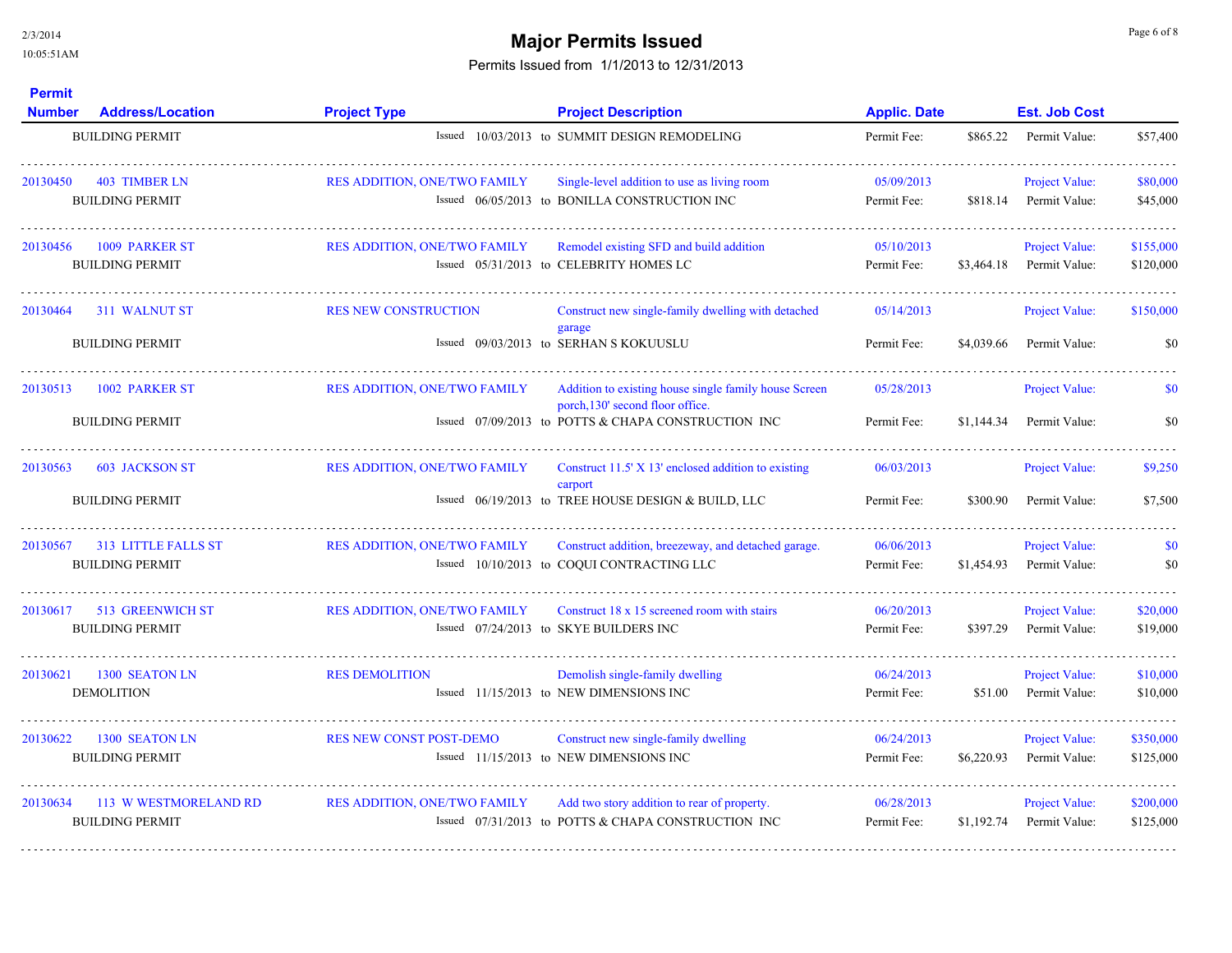# **Major Permits Issued Major Permits Issued**

| <b>Permit</b><br><b>Number</b> | <b>Address/Location</b>  | <b>Project Type</b>                  | <b>Project Description</b>                                                     | <b>Applic. Date</b> |            | <b>Est. Job Cost</b> |           |
|--------------------------------|--------------------------|--------------------------------------|--------------------------------------------------------------------------------|---------------------|------------|----------------------|-----------|
| 20130637                       | <b>505 DORCHESTER RD</b> | RES ADDITION, ONE/TWO FAMILY         | One story office addition over crawl spce on the<br>westside of house 12'x18'  | 06/28/2013          |            | Project Value:       | \$0       |
|                                | <b>BUILDING PERMIT</b>   |                                      | Issued 07/26/2013 to COUPARD ARCHITECTS INC                                    | Permit Fee:         | \$322.32   | Permit Value:        | \$49,000  |
| 20130644                       | <b>603 JACKSON ST</b>    | <b>RES ADDITION, ONE/TWO FAMILY</b>  | Addition of a shed dormer to residence.                                        | 07/02/2013          |            | Project Value:       | \$30,000  |
|                                | <b>BUILDING PERMIT</b>   |                                      | Issued 07/25/2013 to TREE HOUSE DESIGN & BUILD, LLC                            | Permit Fee:         | \$1,040.91 | Permit Value:        | \$25,500  |
| 20130648                       | 1312 ROBINSON PL         | <b>RES ADDITION, ONE/TWO FAMILY</b>  | Add bedroom, play room and screen porch.                                       | 07/03/2013          |            | Project Value:       | \$20,000  |
|                                | <b>BUILDING PERMIT</b>   |                                      | Issued $07/10/2013$ to MCDONALD, GERALD W &                                    | Permit Fee:         | \$1,093.95 | Permit Value:        | \$10,000  |
| 20130650                       | <b>209 VAN BUREN ST</b>  | RES ADDITION, ONE/TWO FAMILY         | Construct kitchen addition & front porch. Remodel<br>two baths.                | 07/03/2013          |            | Project Value:       | \$193,000 |
|                                | <b>BUILDING PERMIT</b>   |                                      | Issued 07/30/2013 to PHOENIX BUILDERS INC                                      | Permit Fee:         | \$422.28   | Permit Value:        | \$175,100 |
| 20130710                       | 1000 PARKER ST           | <b>RES ADDITION, ONE/TWO FAMILY</b>  | Construct front dormer for full bathroom. Redo<br>sunroom roof.                | 07/25/2013          |            | Project Value:       | \$80,000  |
|                                | <b>BUILDING PERMIT</b>   |                                      | Issued 09/23/2013 to SERHAN S KOKUUSLU                                         | Permit Fee:         | \$255.00   | Permit Value:        | \$40,000  |
| 20130717                       | 600 LAURA DR             | <b>RES ADDITION, ONE/TWO FAMILY</b>  | Construct new screened porch $\&$ stairs                                       | 07/25/2013          |            | Project Value:       | \$25,000  |
|                                | <b>BUILDING PERMIT</b>   |                                      | Issued 08/21/2013 to RUSSELL C SEWARD                                          | Permit Fee:         | \$290.70   | Permit Value:        | \$15,000  |
| 20130727                       | 1319 S WEST ST           | <b>RES ADDITION, ONE/TWO FAMILY</b>  | Renovate 1st & 2nd floors and add a covered stoop                              | 07/29/2013          |            | Project Value:       | \$110,000 |
|                                | <b>BUILDING PERMIT</b>   |                                      | Issued 09/17/2013 to JET STREAM MECHANICAL LLC                                 | Permit Fee:         | \$794.94   | Permit Value:        | \$0       |
| 20130819                       | <b>608 TIMBER LN</b>     | <b>RES DEMOLITION</b>                | Demolish single-family dwelling                                                | 08/05/2013          |            | Project Value:       | \$7,500   |
|                                | <b>DEMOLITION</b>        | Issued 11/22/2013 to ERIC M WILLIAMS |                                                                                | Permit Fee:         | \$51.00    | Permit Value:        | \$7,500   |
| 20130820                       | <b>608 TIMBER LN</b>     | <b>RES NEW CONST POST-DEMO</b>       | Construct new single-family dwelling                                           | 08/05/2013          |            | Project Value:       | \$803,000 |
|                                | <b>BUILDING PERMIT</b>   | Issued 12/03/2013 to ERIC M WILLIAMS |                                                                                | Permit Fee:         | \$6,366.79 | Permit Value:        | \$606,000 |
| 20130825                       | 1312 SEATON LN           | <b>RES ADDITION, ONE/TWO FAMILY</b>  | renovate interior, add addition with exterior stair,<br>screen porch and patio | 08/06/2013          |            | Project Value:       | <b>SO</b> |
|                                | <b>BUILDING PERMIT</b>   |                                      | Issued 11/21/2013 to SAENZ, ROBERT & LAUREN                                    | Permit Fee:         | \$2,150.77 | Permit Value:        | \$0       |
| 20130867                       | <b>302 GROVE AVE</b>     | <b>RES DEMOLITION</b>                | Demolish single-family dwelling                                                | 08/20/2013          |            | Project Value:       | \$9,000   |
|                                | <b>DEMOLITION</b>        |                                      | Issued 10/22/2013 to NEW DIMENSIONS INC                                        | Permit Fee:         | \$51.00    | Permit Value:        | \$9,000   |